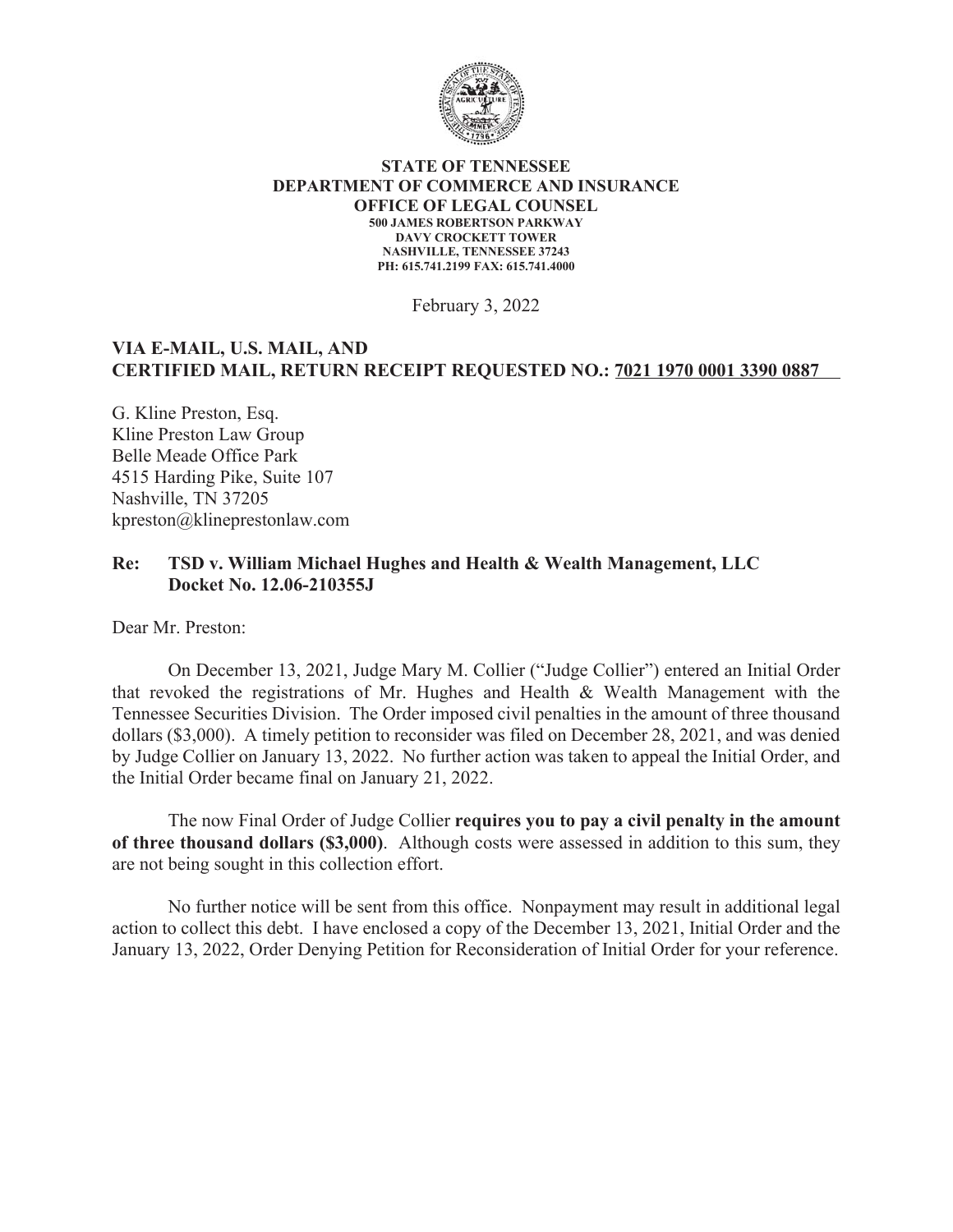TSD v. William Michael Hughes and Health & Wealth Management, LLC Docket No. 12.06-213408J Page 2 of 2

Respectfully,

William At Lati

William H. Leslie Associate General Counsel for Securities Davy Crockett Tower 500 James Robertson Parkway Nashville, TN 37243 (615) 532-9912 William.Leslie@tn.gov

Enclosures:

- 1. December 13, 2021, Initial Order
- 2. January 13, 2022, Order Denying Petition for Reconsideration of Initial Order
- cc: Elizabeth H. Bowling, Assistant Commissioner for Securities Maliaka Bass, Deputy General Counsel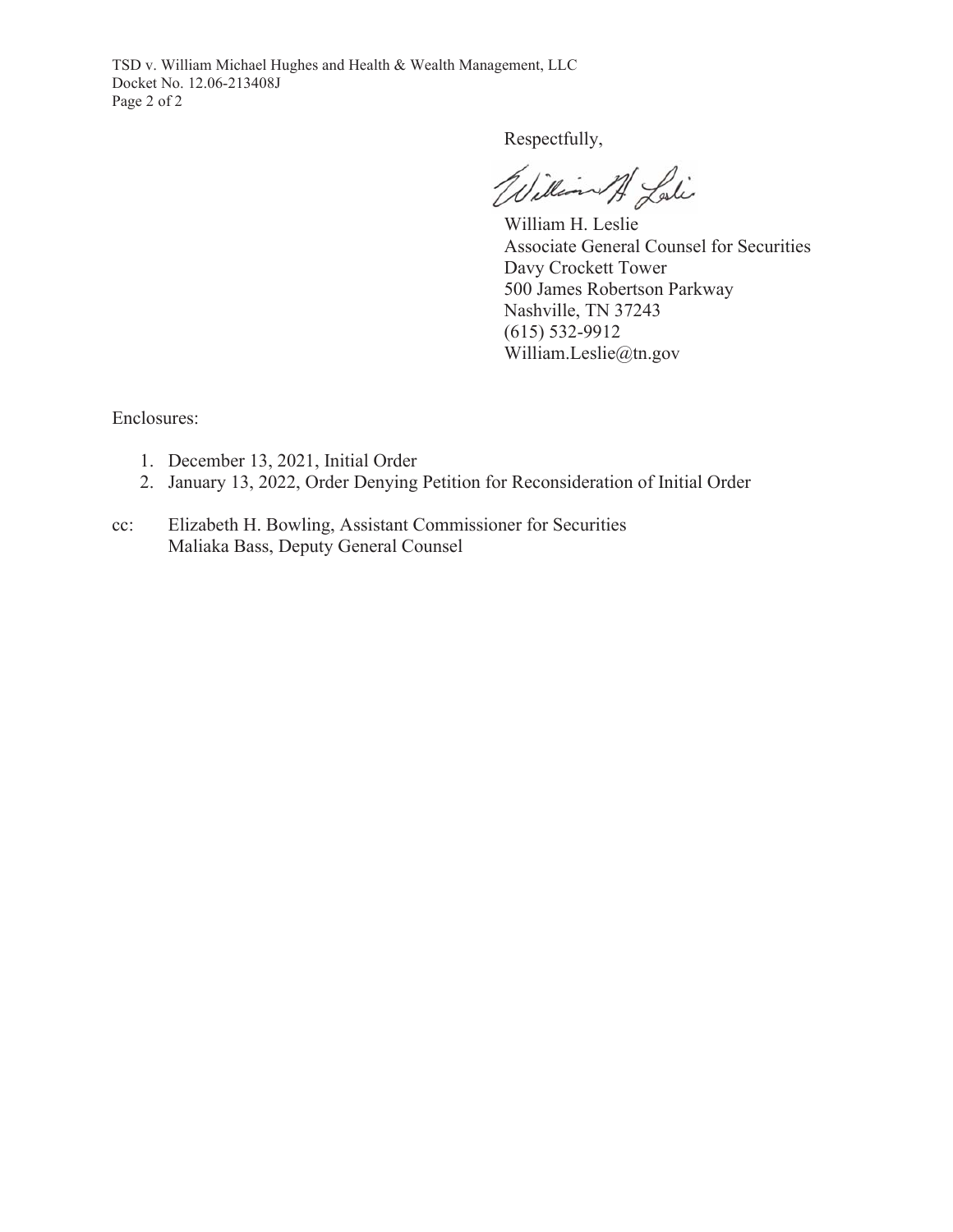

# **State of Tennessee Department of State**

Administrative Procedures Division 312 Rosa L. Parks Avenue 8 th Floor, William R. Snodgrass Tower Nashville, Tennessee 37243-1102 Phone: (615) 741-7008/Fax: (615) 741-4472

### **December 13, 2021**

Vishan Ramcharan, Esq. Tennessee Department of Commerce and Insurance General Civil - Legal Division 500 James Robertson Parkway, 5th Floor Nashville, TN 37243

Health & Wealth Management, LLC 117 Trout Valley Dr. Hendersonville, TN 37075

William Michael Hughes 117 Trout Valley Dr. Hendersonville, TN 37075

William H. Leslie, Esq. Tennessee Department of Commerce and Insurance General Civil - Legal Division 500 James Robertson Parkway, 5th Floor Nashville, TN 37243

## **RE: TENNESSEE DEPARTMENT OF COMMERCE AND INSURANCE V. WILLIAM MICHAEL HUGHES : HEALTH & WEALTH MANAGEMENT, LLC, APD Case No. 12.06-210355J**

Enclosed is an *Initial Order,* including a *Notice of Appeal Procedures,* rendered in this case.

Administrative Procedures Division Tennessee Department of State

Enclosure(s)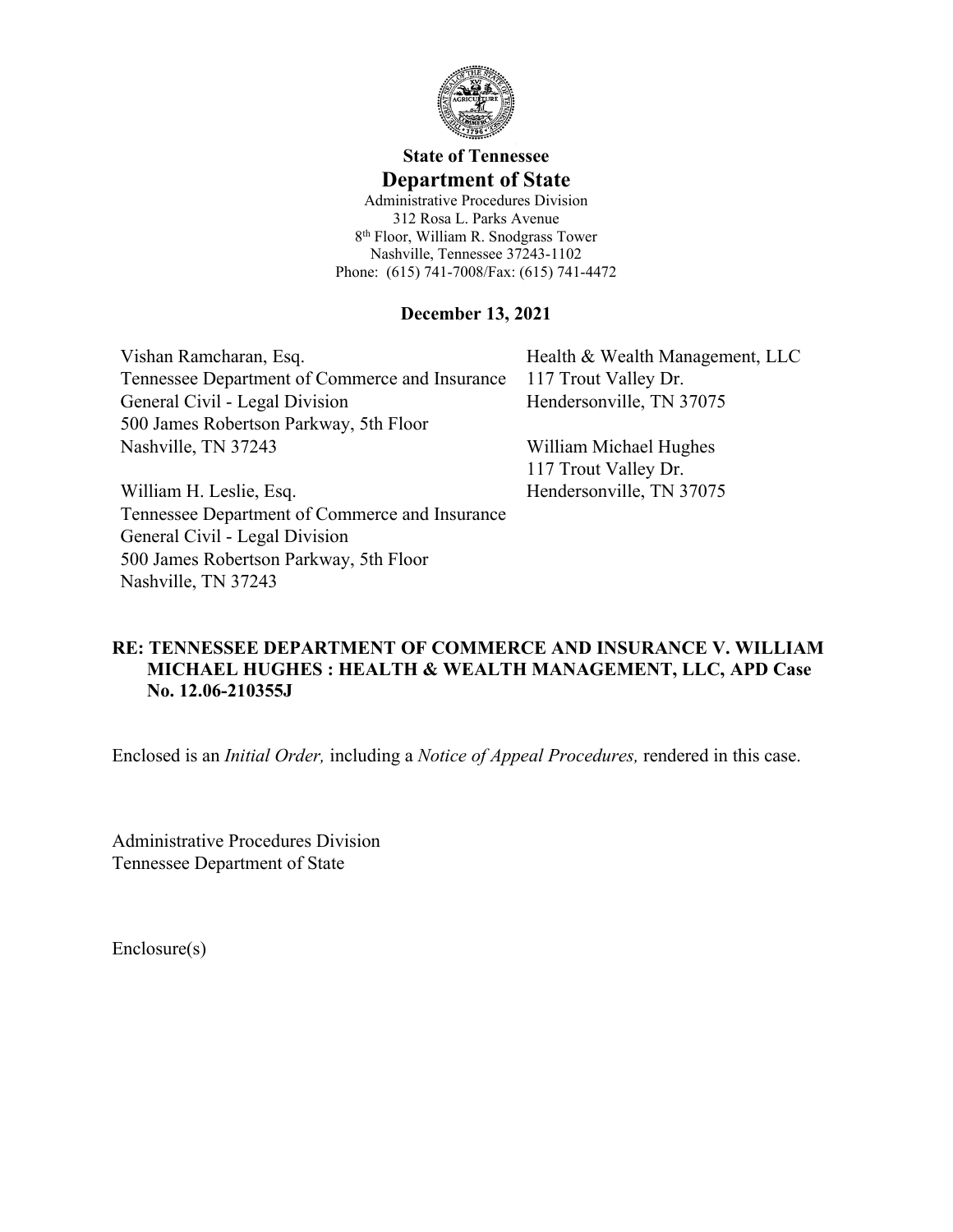#### **BEFORE THE COMMISSIONER OF THE TENNESSEE DEPARTMENT OF COMMERCE AND INSURANCE**

**IN THE MATTER OF:** 

### **TENNESSEE DEPARTMENT OF COMMERCE AND INSURANCE,** *Petitioner,*

*v.*

**APD Case No. 12.06-210355J**

## **WILLIAM MICHAEL HUGHES** *and* **HEALTH & WEALTH MANAGEMENT, LLC,**

*Respondents.*

#### **INITIAL ORDER**

This matter was heard *de novo* on July 1, 2021, *via* webex before Administrative Judge Mary M. Collier, assigned by the Secretary of State, Administrative Procedures Division ("APD"), to sit for the Commissioner of the Tennessee Department of Commerce and Insurance ("Commissioner"). The Petitioner, the Tennessee Department of Commerce and Insurance, Securities Division ("Petitioner" or "Division"), was represented by William Leslie, Associate General Counsel, and Vishan Ramcharan, Associate General Counsel. The Respondents, William Michael Hughes ("Hughes") and his company, Health & Wealth Management, LLC ("HWM"), appeared *pro se*, waiving the right to hire legal counsel.<sup>1</sup>

On August 2, 2021, the Petitioner filed the TRANSCRIPT from the hearing. On August 2, 2021, the Petitioner filed a MOTION FOR EXTENSION OF TIME TO FILE PROPOSED FINDINGS OF FACT AND CONCLUSIONS OF LAW, which was GRANTED by ORDER issued on August 4, 2021, extending the due date for the Petitioner to file PROPOSED FINDINGS OF FACT AND CONCLUSIONS OF LAW until August 13, 2021. Thereafter, on August 9, 2021, the Petitioner timely filed

<sup>&</sup>lt;sup>1</sup> Because he did not have access to a computer, the Respondent William Michael Hughes was provided with a computer and webex access at the Petitioner's offices in order to participate in the hearing.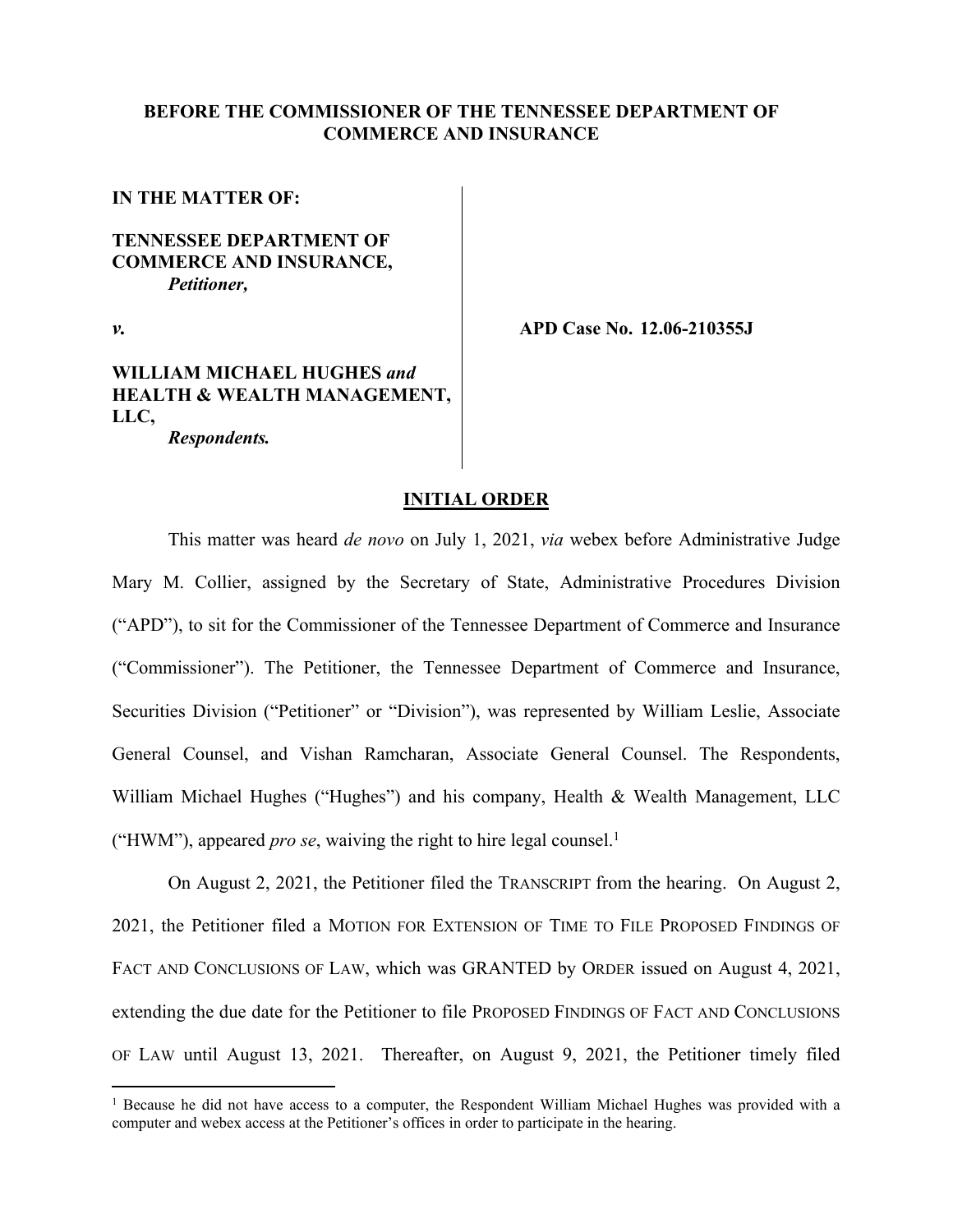PROPOSED FINDINGS OF FACT AND CONCLUSIONS OF LAW. The Respondents were given through and including 4:30 p.m. Central Time on Friday, September 10, 2021, to file PROPOSED FINDINGS OF FACT AND CONCLUSIONS OF LAW. To date, the Respondents have not filed PROPOSED FINDINGS OF FACT AND CONCLUSIONS OF LAW. 2

After consideration of the entire RECORD in this matter, it is **ORDERED** that the registrations of the Respondents William Michael Hughes and Health & Wealth Management, LLC, shall be **REVOKED**, and that the Respondents William Michael Hughes and Health & Wealth Management, LLC, are jointly assessed **CIVIL PENALTIES** in the total amount of three thousand dollars (\$3,000). This decision is based upon the following.

### **PRELIMINARY FINDINGS**

1. The Respondents did not file a witness and exhibit list before the hearing but Respondent Hughes brought documents with him and requested that his parents be allowed to testify.

2. The Petitioner objected to the introduction of the Respondents' documents and witnesses, arguing that Respondent Hughes failed to file his witness and exhibit list as ordered.

3. The undersigned Judge allowed the Respondents' proposed exhibits and two (2) witnesses in the interest of justice. However, the Respondents did not call the two (2) witnesses (Respondent Hughes' parents) to testify during the hearing. Respondent Hughes did testify on his own behalf. Similarly, the Respondents did not submit all of the exhibits that Respondent Hughes brought to the hearing as evidence during the hearing.

<sup>&</sup>lt;sup>2</sup> On September 3, 2021, Respondent Hughes emailed the undersigned Judge a copy of a check with the following statement: "I have attached a check that was used to buy the Silver. It was in the company name after all. Therefore, the minimum capitol [sic] limit was not breached." Respondent Hughes failed to copy counsel for the Petitioner on this email. This email is an *ex parte* communication by Respondent Hughes with the undersigned Judge. TENN. CODE ANN. § 4-5-304 (c). This email has been added to the TECHNICAL RECORD in this matter pursuant to TENN. CODE ANN. § 4-5-304 (e). However, because the evidentiary proof in this matter was closed on July 1, 2021, and Respondent Hughes did not file a motion to reopen the proof in this case, this email and the attached copy of a check will NOT be considered as evidence in this case.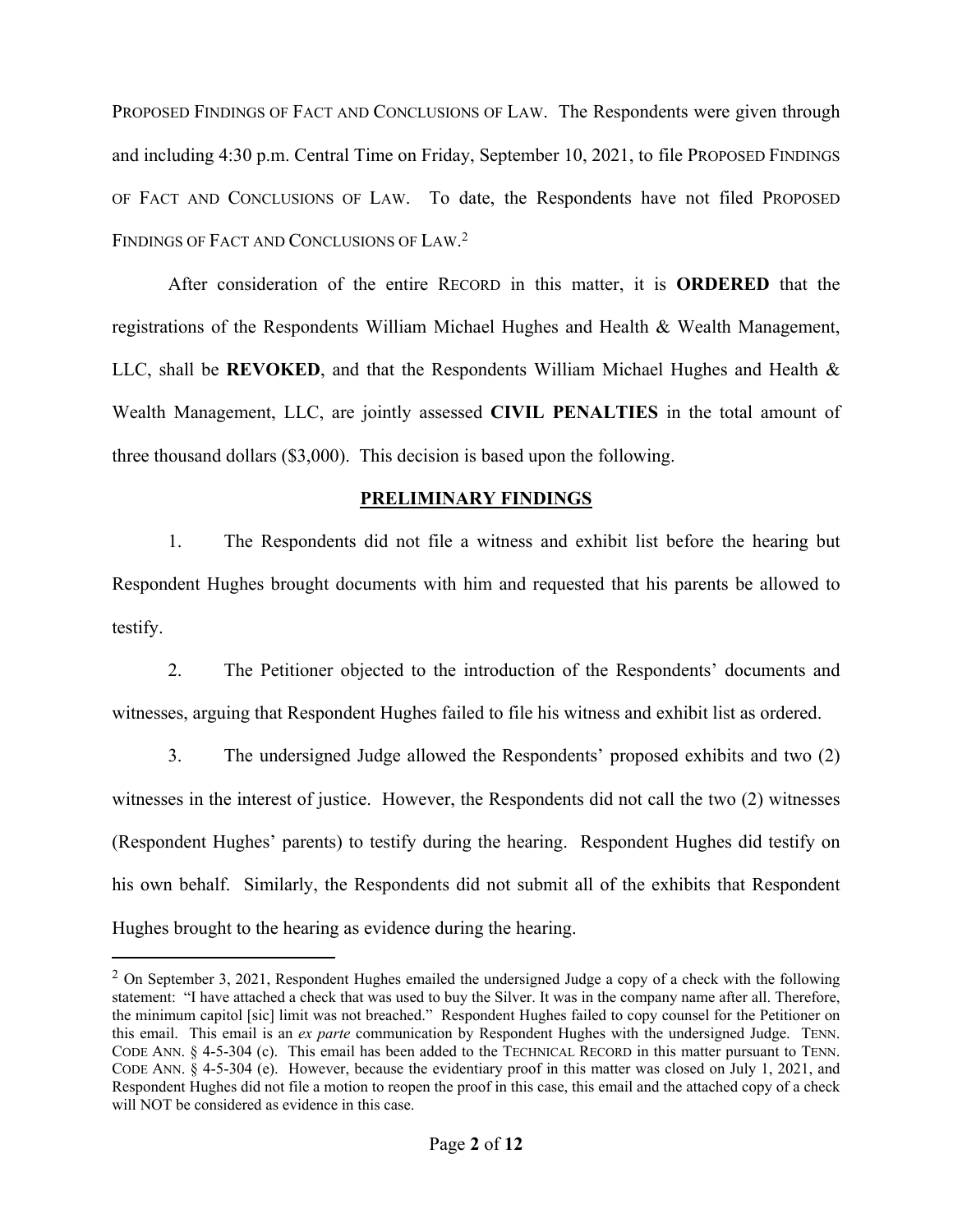#### **FINDINGS OF FACT**

1. The Respondent William Michael Hughes is a resident of Tennessee and was a registered investment adviser representative.

2. Respondent Health & Wealth Management, LLC, was a registered investment adviser in Tennessee with Central Registration Depository number (CRD) # 305984.

3. The Respondents registered with the Tennessee Department of Commerce and Insurance, Securities Division, in 2020.

4. On or before December 31, 2020, both Respondents failed to renew registrations with the Tennessee Department of Commerce and Insurance, Securities Division.

5. A routine cyclical examination letter was sent to Respondent Health & Wealth Management, LLC, on October 29, 2020.

6. The letter was addressed to Respondent Hughes because he was listed as Respondent HWM's chief compliance officer.

7. The letter was a standard opening letter to request books and records from investment advisers.

8. The letter was emailed to Respondent Hughes and a "read receipt" was obtained.

9. The first submission of information from the Respondents was due within five (5) business days of opening the letter; no response from Respondent Hughes was received.

10. The day before the first submission was due, Keith Ripley, Securities Examiner II ("Examiner Ripley"), and April Odom, Director of Registration, placed a phone call to Respondent Hughes, but the Respondents still sent no information.

11. The Division granted a fourteen-day extension to the Respondents, and by the extended due date of November 25, 2020, some questions were answered, but the submissions were incomplete.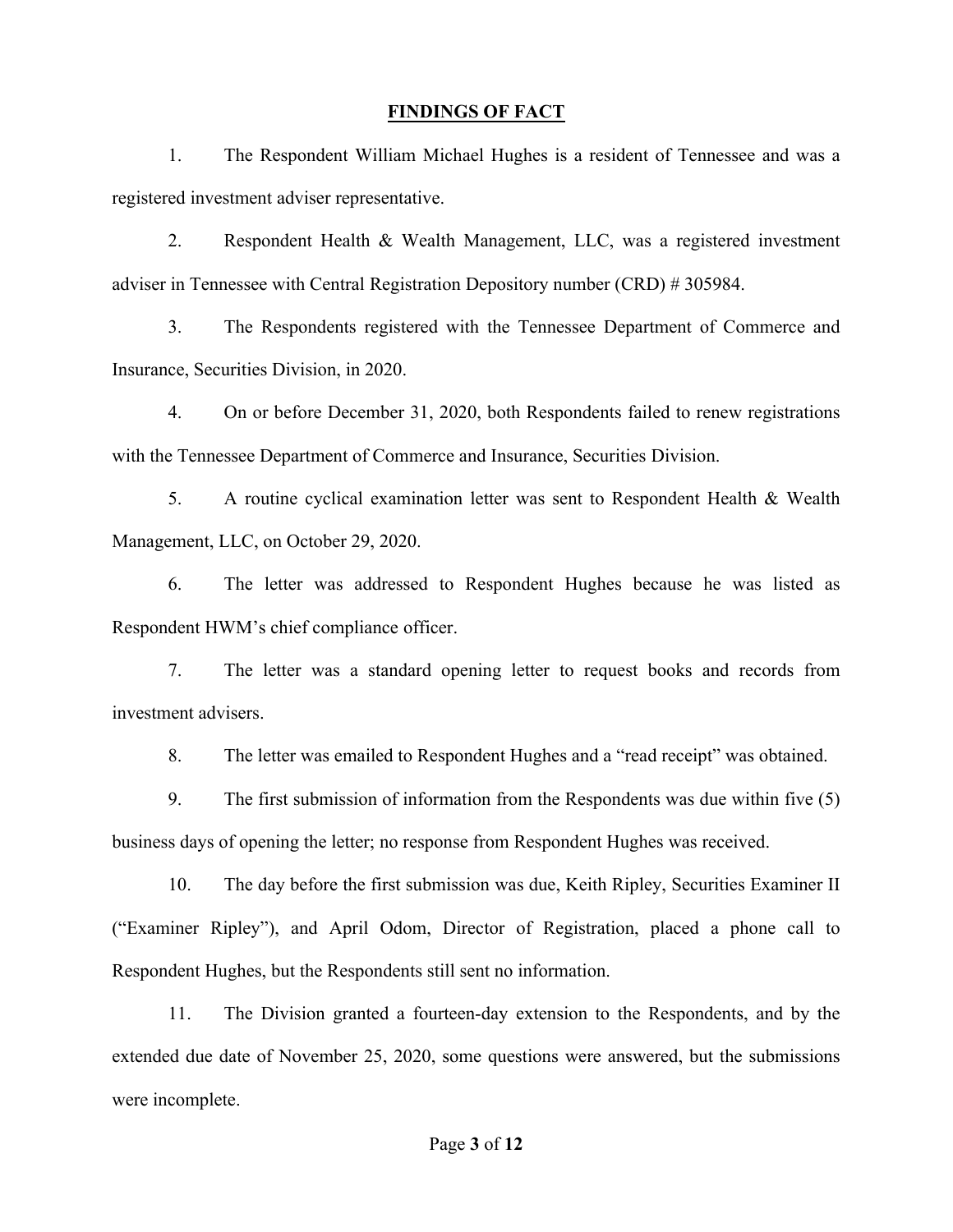12. On December 15, 2020, a follow-up letter was sent giving the Respondents fortyeight (48) hours to submit the missing documents.

13. The Respondents failed to provide a compliance manual, written supervisory procedures, or written risk management procedures.

14. The client list and account registration documents provided by the Respondents indicated two (2) clients over the age of sixty-five (65).

15. The Respondents' two (2) clients are Respondent Hughes' parents.

16. The Respondents did not have ready access to the required information.

17. The Respondents failed to meet the fifteen thousand dollar (\$15,000) minimum net capital requirement for investment advisers for six (6) months based on balance sheets and bank statements sent to the Division by the Respondents.

18. Examiner Ripley could not calculate and verify the balance sheet information provided to the Division by the Respondents.

19. Some assets that the Respondents included in their balance sheet information were in Respondent Hughes' personal name and were not allowable as assets for Respondent Health & Wealth Management, LLC.

20. The two (2) client agreements submitted by the Respondents were not fully executed.

21. The Division oversees registration compliance of investment advisers and investment adviser representatives.

22. The purpose of examination was to look at the books and records of the firm to make sure the firm was in compliance with the Tennessee Securities Act and Rules and for investor protection.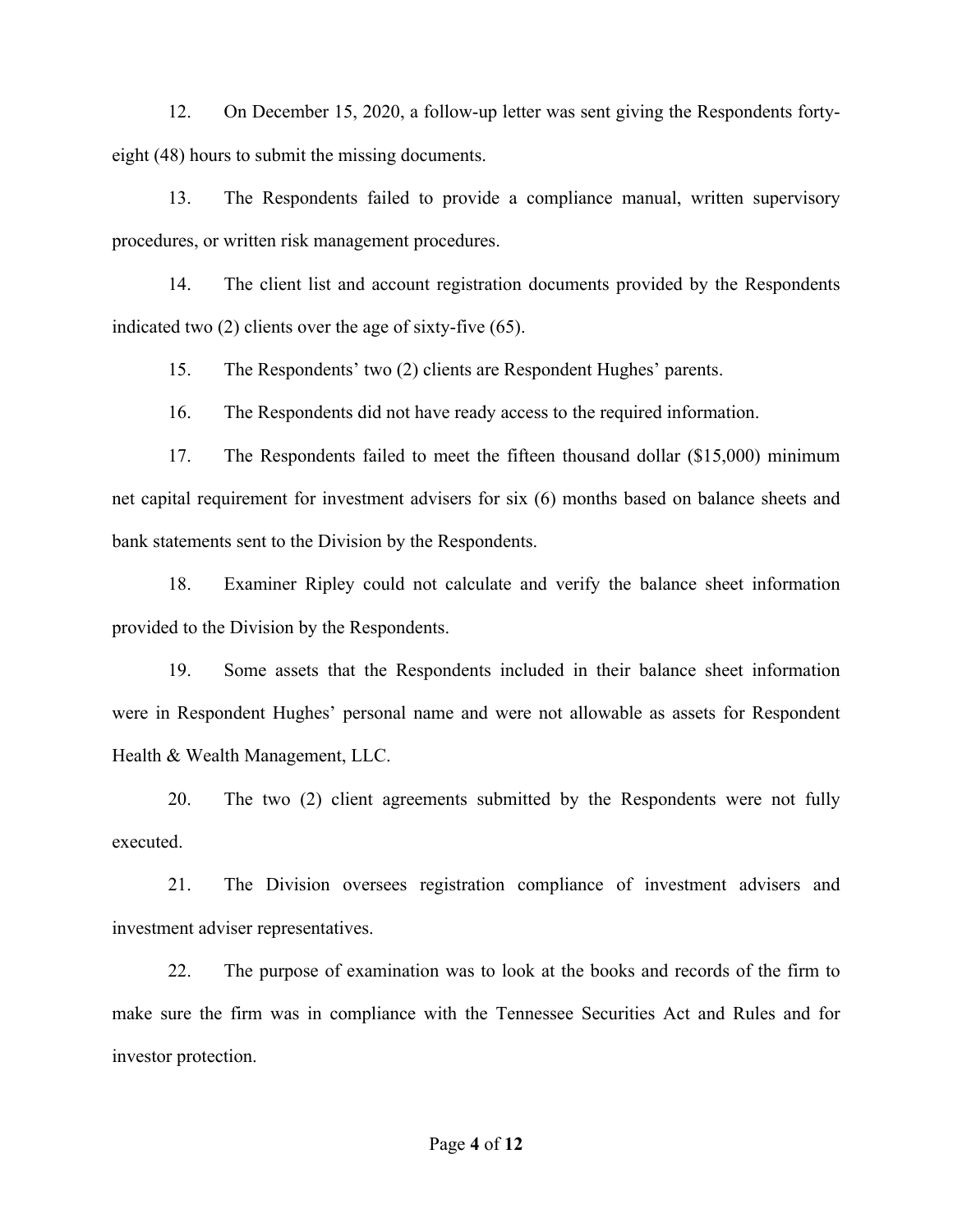23. The Tennessee Securities Act provides that the Division can request any documents from an investment adviser.

24. The Respondents failed to furnish all required documents to the Division and failed to maintain the net capital requirement.

25. As the chief compliance officer, Respondent Hughes was responsible for ensuring the firm's compliance with the Tennessee Securities Act and Rules.

26. All investment advisers' and investment adviser representatives' registrations expire on December 31 of every year unless renewed, and the Respondents failed to renew their registrations.

27. After failing to renew their registrations, Respondent Hughes communicated to the Division that the Respondents wanted to terminate their registrations.

28. Upon non-renewal, the Division had a thirty-day window to either accept the Respondents' terminations or file an action to revoke their registrations.

29. In this case, the Division chose to file the instant action seeking revocation of the Respondents' registrations.

30. Respondents did not meet the fifteen thousand dollar (\$15,000) minimum net capital requirement.

31. Respondent Hughes admitted that all requested documents were not on site and that he did not have ready access to those documents.

32. Respondent Hughes admitted that it was his responsibility to keep an accounting of his records.

#### **CONCLUSIONS OF LAW**

1. In accordance with TENN. COMP. R. & REGS. ch. 1360-04-01-.02(7) and 1360-04-01-.15(3), the Petitioner has shown by a preponderance of the evidence that the facts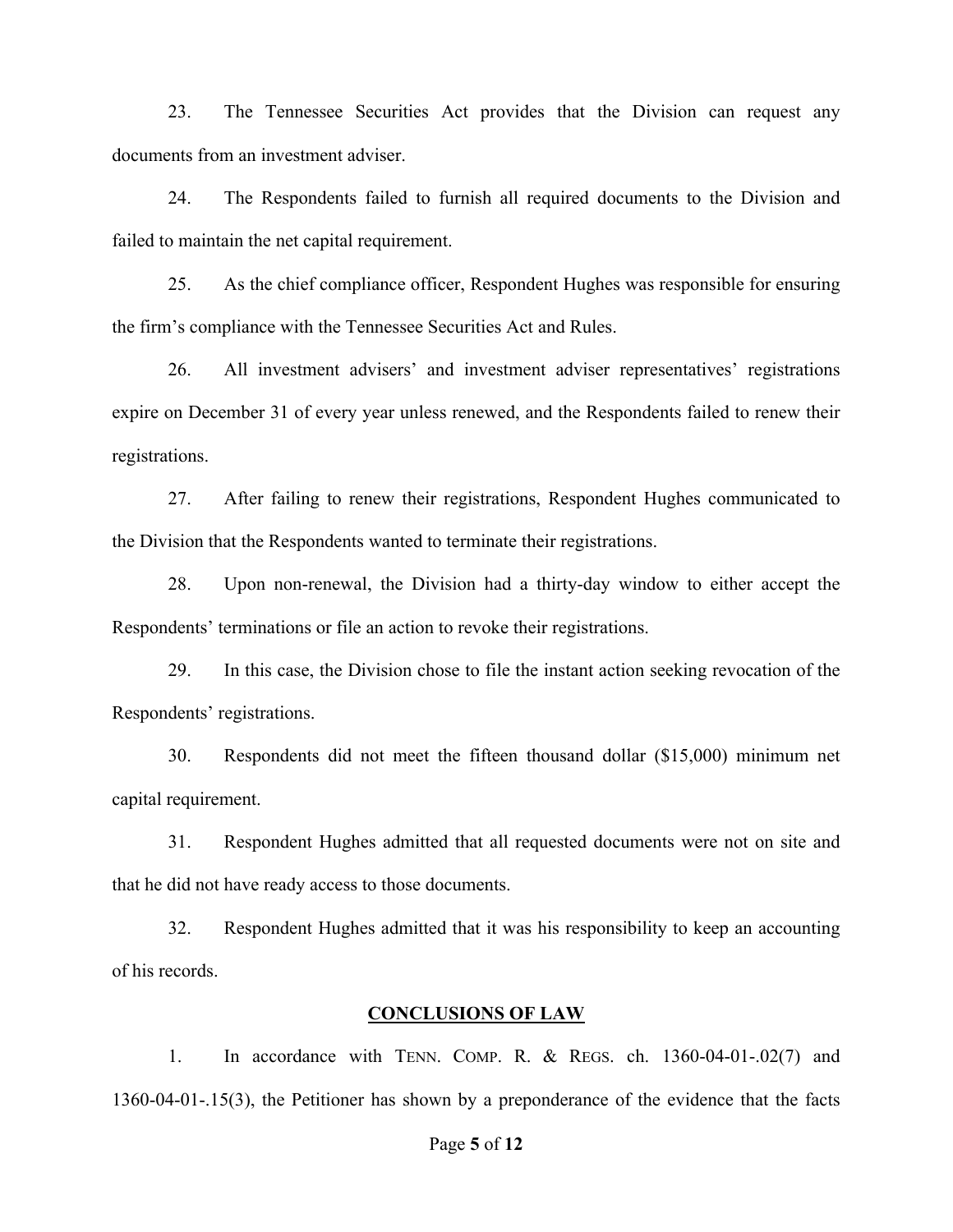alleged in the AMENDED NOTICE OF HEARING AND CHARGES pertaining to the Respondents are true and that the issues therein should be resolved in its favor.

- 2. TENN. CODE ANN. § 48-1-102 states, in pertinent part:
	- (9) "Designated adult" means:
		- (A) An individual sixty-five  $(65)$  years of age or older[.]
- 3. TENN. CODE ANN. § 48-1-112 states, in pertinent part:
	- (a) The commissioner may by order deny, suspend, or revoke any registration under this part if the commissioner finds that:
		- (1) The order is in the public interest and necessary for the protection of investors; and
		- (2) The applicant or registrant or, in the case of a broker-dealer or investment adviser, any affiliate, partner, officer, director, or any person occupying a similar status or performing similar functions:
			- (A) Has filed an application for registration which as of its effective date, or as of any date after filing in the case of an order denying effectiveness, includes any untrue statement of a material fact or omits to state any material fact required to be stated therein or necessary to make the statements therein, in the light of the circumstances under which they were made, not misleading;
			- (B) Has willfully violated or willfully failed to comply with any provision of this part or a predecessor chapter or any rule or order under this part or a predecessor chapter, including, without limitation, any net capital requirements; [or]
			- . . .
			- (G) Has engaged in dishonest or unethical practices in the securities business[.]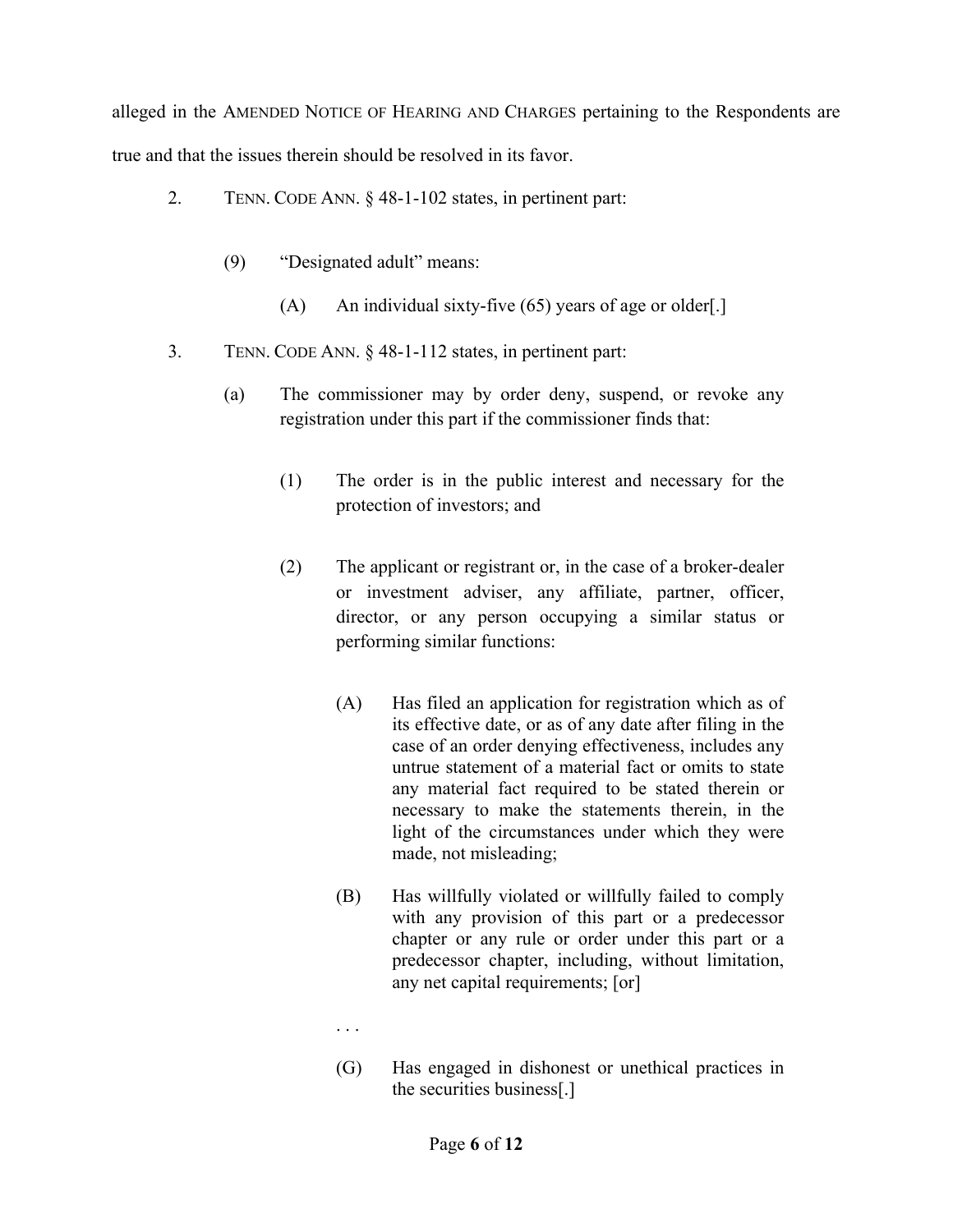- (d) In any case in which the commissioner is authorized to deny, revoke, or suspend the registration of a broker-dealer, agent, investment adviser, investment adviser representative, or applicant for broker-dealer, agent, investment adviser, or investment adviser representative registration, the commissioner may, in lieu of or in addition to such disciplinary action, impose a civil penalty in an
	- amount not to exceed five thousand dollars (\$5,000) for all violations for any single transaction, or in an amount not to exceed ten thousand dollars (\$10,000) per violation if an individual who is a designated adult is a victim.
- 4. TENN. CODE ANN. § 48-1-121 states, in pertinent part:

. . .

. . .

. . .

- (c) It is unlawful for any person to make or cause to be made, in any document filed with the commissioner or in any proceeding under this part, any untrue statement of a material fact or to omit to state a material fact necessary in order to make the statements made, in the light of the circumstances under which they are made, not misleading.
- (d) The commissioner may, after notice and opportunity for a hearing under the Uniform Administrative Procedures Act, compiled in title 4, chapter 5, impose a civil penalty against any person found to be in violation of this section, or any rule or order adopted or issued under this section, in an amount not to exceed ten thousand dollars (\$10,000) per violation, or in an amount not to exceed twenty thousand dollars (\$20,000) per violation if an individual who is a designated adult is a victim.
- 5. TENN. CODE ANN. § 48-1-116 states, in pertinent part:
	- (a) The commissioner may from time to time make, promulgate, amend, and rescind such rules, forms, and orders as are necessary to carry out this part, including rules, forms, and orders governing registration statements, applications, reports, and filing fees, and defining any terms, whether or not used in this part, insofar as the definitions are not inconsistent with this part. For the purpose of rules and forms, the commissioner may classify securities, persons, and matters within the commissioner's jurisdiction, and prescribe different requirements for different classes.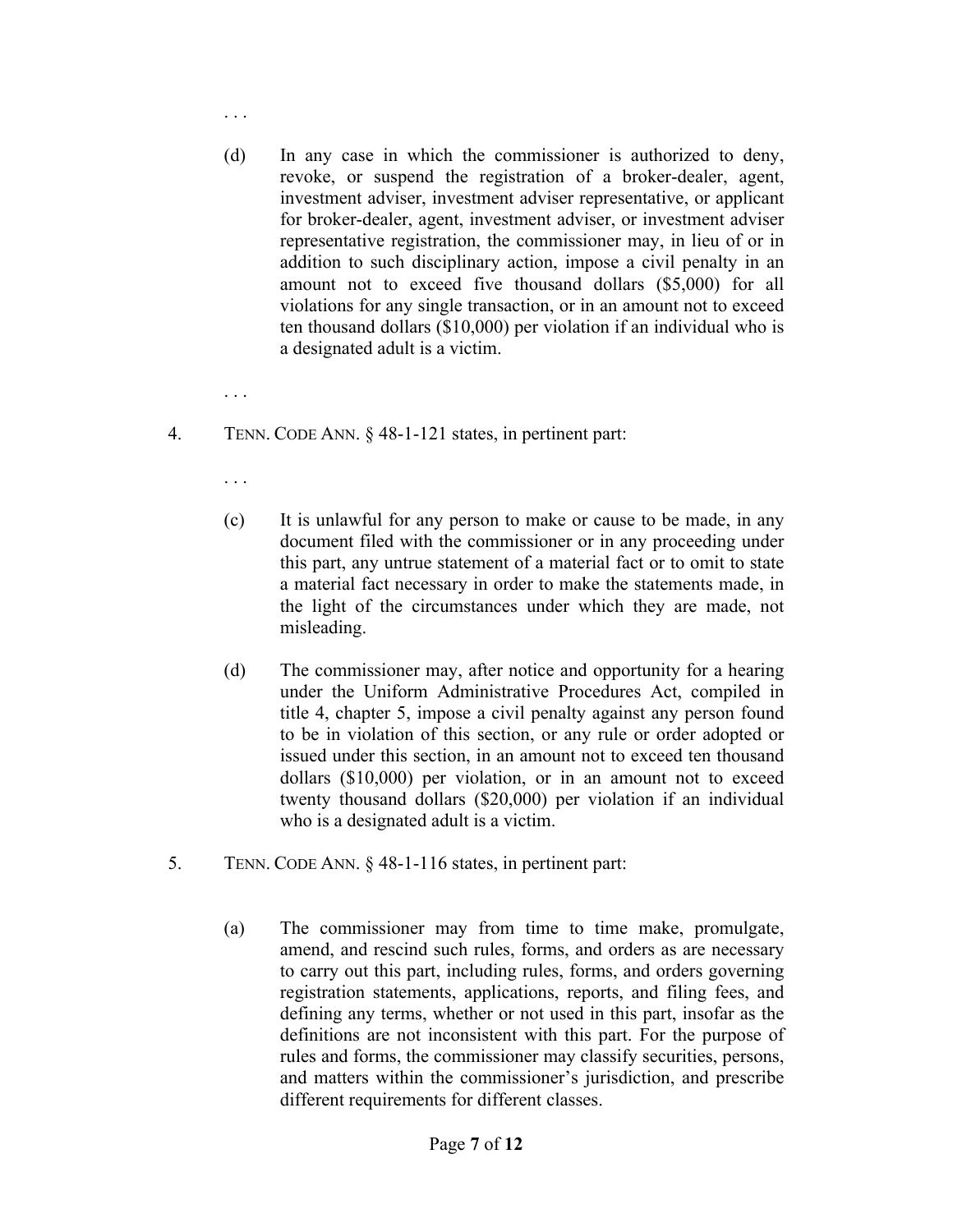. . .

- 6. TENN. COMP. R. & REGS. ch. 0780-04-03-.01(6) states, in pertinent part:
	- (a) Except as provided under subparagraph  $(6)(d)$  of this Rule, every investment adviser registered or to be registered shall have and maintain a minimum net capital of fifteen thousand dollars  $($15,000)$ .
	- . . .
- 7. TENN. COMP. R. & REGS. ch. 0780-04-03-.02(3) states, in pertinent part:
	- (a) Except as provided in subparagraph (3)(c) of this Rule, every registered investment adviser shall maintain and keep current the following books and records relating to its business, unless waived by order of the commissioner:

. . .

- 4. Records showing separately for each client the securities purchased or sold, and to the extent it has been made available to the investment adviser, the date on which, amount of, and price at which the purchases or sales were executed, and the name of the broker-dealer who effected the transaction;
- . . .
- 6. Copies of broker-dealers' confirmations of all transactions placed by the investment adviser for any account, and such other broker dealers' confirmations as may be supplied to the investment adviser by a client or broker-dealer; [and]
- . . .
- 8. Copies of all agreements entered into by the investment adviser with respect to any account, which agreements shall set forth the fees to be charged and the manner of computation and method of payment thereof, and copies of all communications, correspondence, and other records relating to securities transactions[.]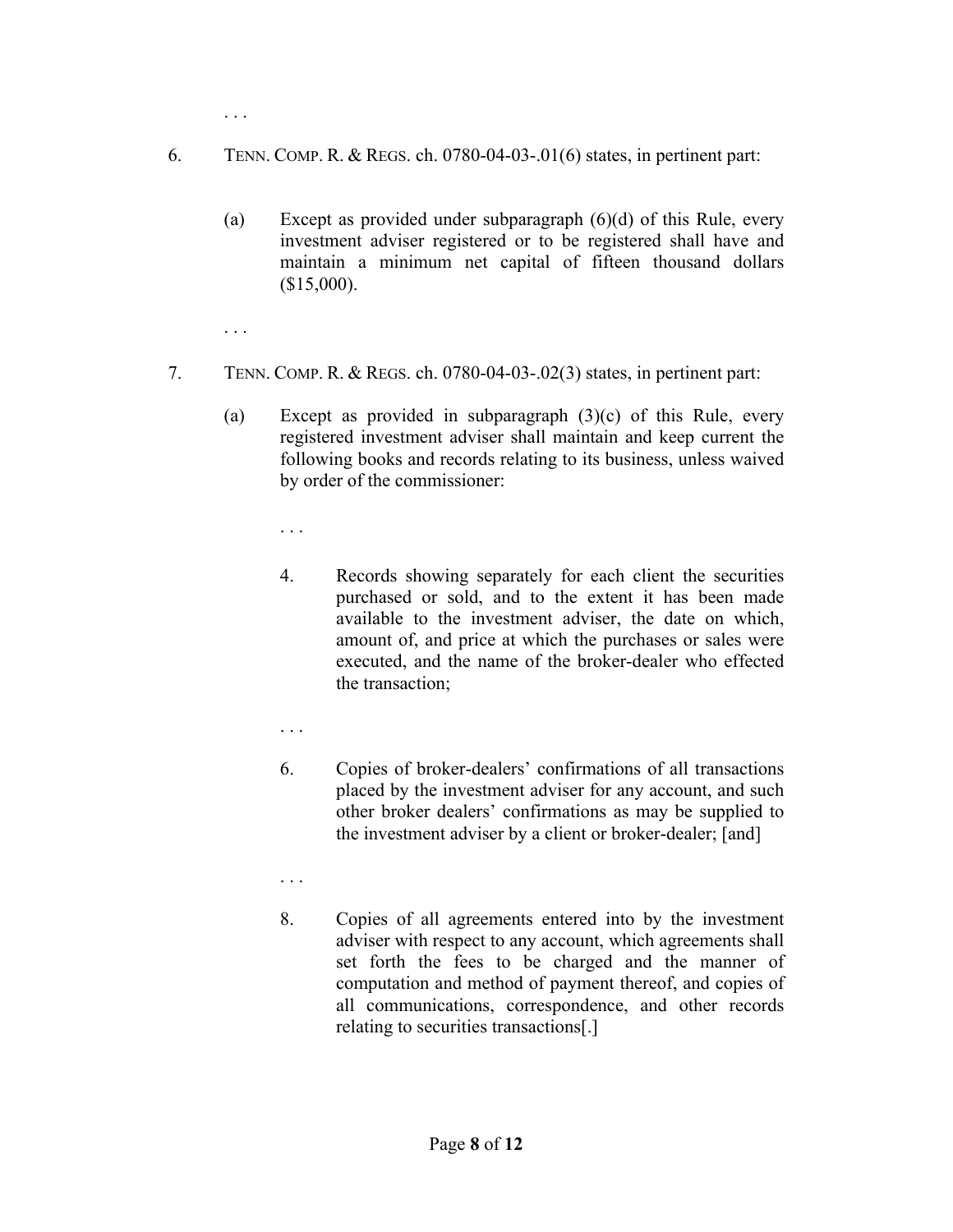- 8. TENN. COMP. R. & REGS. ch. 0780-04-03-.02(6) states, in pertinent part:
	- . . .
	- (c) The following are deemed "dishonest or unethical business practices" by an investment adviser or an investment adviser representative under T.C.A.  $\S$  48-1-112(a)(2)(G), to the extent permitted under Section 203A of the Investment Advisers Act, without limiting those terms to the practices specified herein:

. . .

- 19. Entering into, extending, or renewing any investment advisory contract, unless such contract is in writing and, in substance, discloses:
	- (i) The services to be provided;
	- (ii) The term of the contract;
	- (iii) The advisory fee;
	- (iv) The formula for computing the fee;
	- (v) The amount of prepaid fee to be returned in the event of contract termination or non-performance;
	- (vi) Whether the contract grants discretionary power to the adviser; and
	- (vii) That no assignments of such contract shall be made by the investment adviser without the consent of the other party to the contract;
- 20. Failing to establish, maintain, and enforce written policies and procedures reasonably designed, taking into consideration the nature of such investment adviser's business, to prevent the misuse in violation of the Investment Advisers Act or the 1934 Act, or the rules or regulations promulgated thereunder, of material, non-public information by such investment adviser or any person associated with such investment adviser; [and]

. . .

26. Failing to provide information requested by the Division pursuant to the Act or these Rules.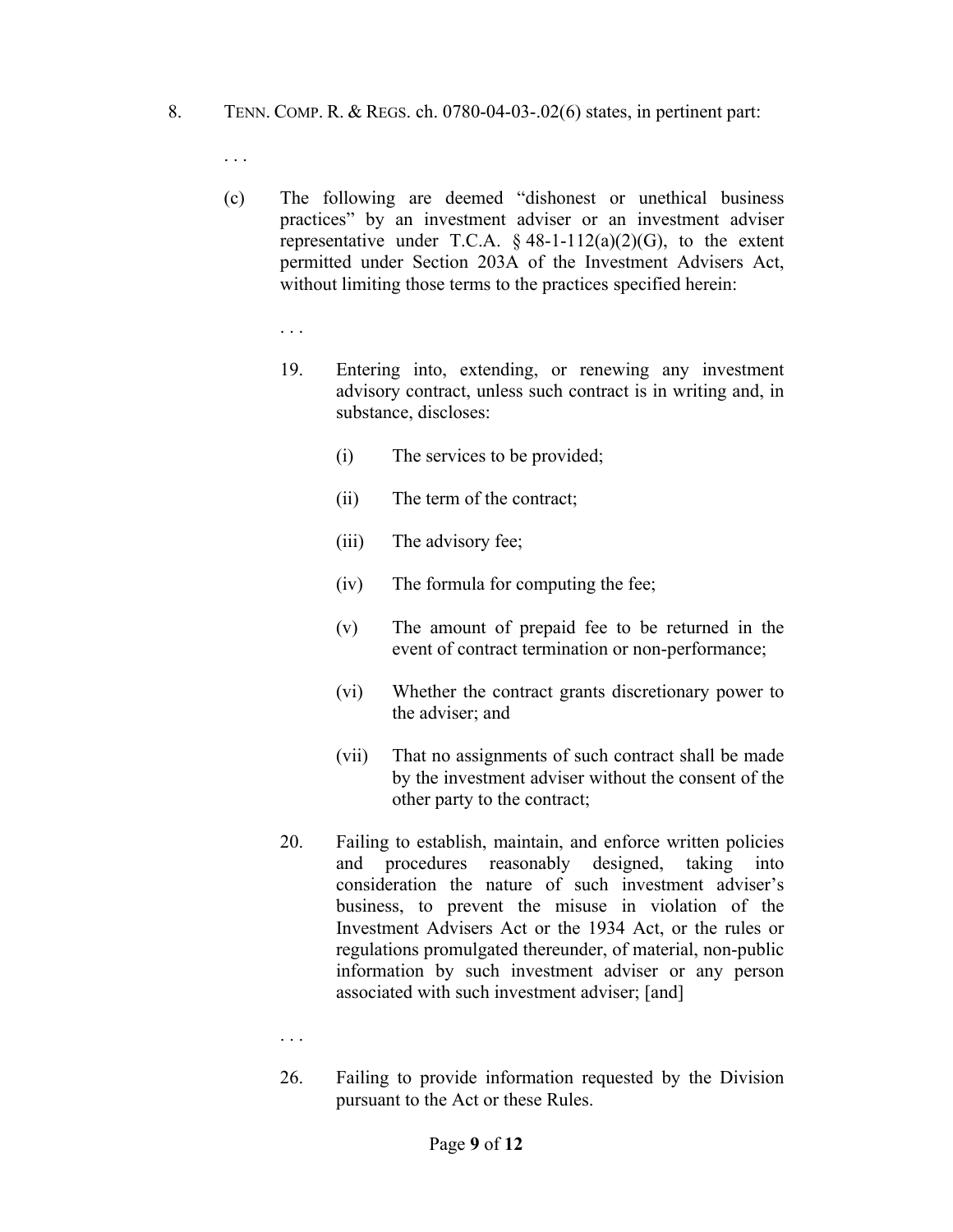9. Pursuant to TENN. CODE ANN.  $\S$  48-1-111(d)(1), all records of investment advisers are subject to examination at any time by a representative of the Commissioner as deemed "appropriate in the public interest or for the protection of investors."

10. Pursuant to TENN. CODE ANN. § 48-1-115(a), the responsibility for the administration of the Act is vested in the Commissioner. The Division is the lawful agent through which the Commissioner discharges this responsibility pursuant to TENN. CODE ANN.  $§$  48-1-115(b).

11. The Respondents failed to maintain the fifteen thousand dollar (\$15,000) minimum net capital requirement, in violation of TENN. CODE ANN.  $\S$  48-1-112(a)(2)(B) and TENN. COMP. R. & REGS. ch. 0780-04-03-.01(6)(a).

12. The Respondents failed to maintain fully executed client agreements with their only two (2) clients who are both over the age of sixty-five (65) and who meet the criteria of designated adults, in violation of TENN. CODE ANN.  $\S$  48-1-112(a)(2)(B) and (G); TENN. COMP. R. & REGS. ch. 0780-04-03-.02(3)(a)4. and 8.; and TENN. COMP. R. & REGS. ch. 0780-04-03-  $.02(6)(c)19.$ 

13. The Respondents failed to establish, maintain, and enforce written policies and procedures, in violation of TENN. CODE ANN.  $\S$  48-1-112(a)(2)(B) and (G); and TENN. COMP. R. & REGS. ch. 0780-04-03-.02(6)(c)20.

14. The Respondents failed to maintain and provide required records, in violation of TENN. CODE ANN. § 48-1-112(a)(2)(B) and (G); TENN. COMP. R. & REGS. ch. 0780-04-03- .02(3)(a)8., 10., and 11.; and TENN. COMP. R. & REGS. ch. 0780-04-03-.02(6)(c)4. and 26.

15. The Petitioner requested that the maximum civil penalties be assessed, but provided insufficient justification for the assessment of the maximum civil penalties. The Respondents agreed to the termination of their registrations prior to the initiation of this action,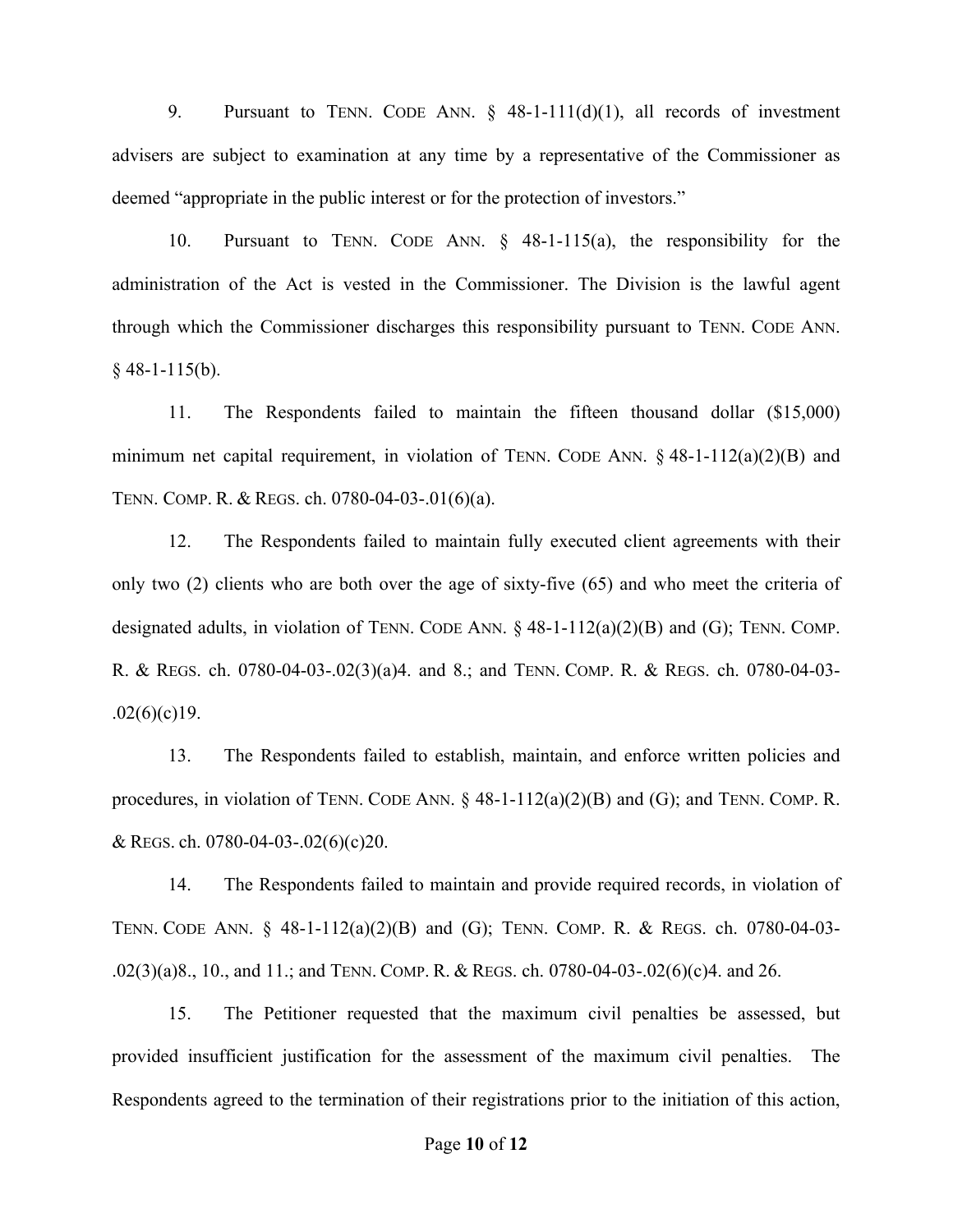which provides reason not to assess the *maximum* civil penalties requested by the Petitioner. However, civil penalties are warranted for the violations found herein and are awarded as itemized below.

#### **JUDGMENT**

1. The investment adviser and investment adviser representative registrations in Tennessee of the Respondents Health & Wealth Management, LLC, and William Michael Hughes are **REVOKED**.

2. The Respondents are jointly **ASSESSED** a civil penalty of one thousand dollars (\$1,000) for failing to meet the minimum net capital requirement, in violation of TENN. CODE ANN. § 48-1-112(a)(2)(B) and TENN. COMP. R. & REGS. ch. 0780-04-03-.01(6)(a).

3. The Respondents are jointly **ASSESSED** a civil penalty of one thousand dollars (\$1,000) for failing to maintain fully executed client agreements with their only two (2) clients who are both designated adults, in violation of TENN. CODE ANN.  $\S$  48-1-112(a)(2)(B) and (G); TENN. COMP. R. & REGS. ch. 0780-04-03-.02(3)(a)4. and 8.; and TENN. COMP. R. & REGS. ch.  $0780 - 04 - 03 - 02(6)(c)19$ .

4. The Respondents are jointly **ASSESSED** a civil penalty of one thousand dollars (\$1,000) for failing to establish, maintain, and enforce written policies and procedures, in violation of TENN. CODE ANN.  $\S$  48-1-112(a)(2)(B) and (G); and TENN. COMP. R. & REGS. ch.  $0780-04-03-.02(6)(c)20$  and for failing to maintain and provide required records, in violation of TENN. CODE ANN. § 48-1-112(a)(2)(B) and (G); TENN. COMP. R. & REGS. ch. 0780-04-03- .02(3)(a)8., 10., and 11.; and TENN. COMP. R. & REGS. ch. 0780-04-03-.02(6)(c)4. and 26.

5. The Respondents shall **PAY** the costs of the investigation, prosecution, and hearing on this matter not to exceed two thousand dollars (\$2,000).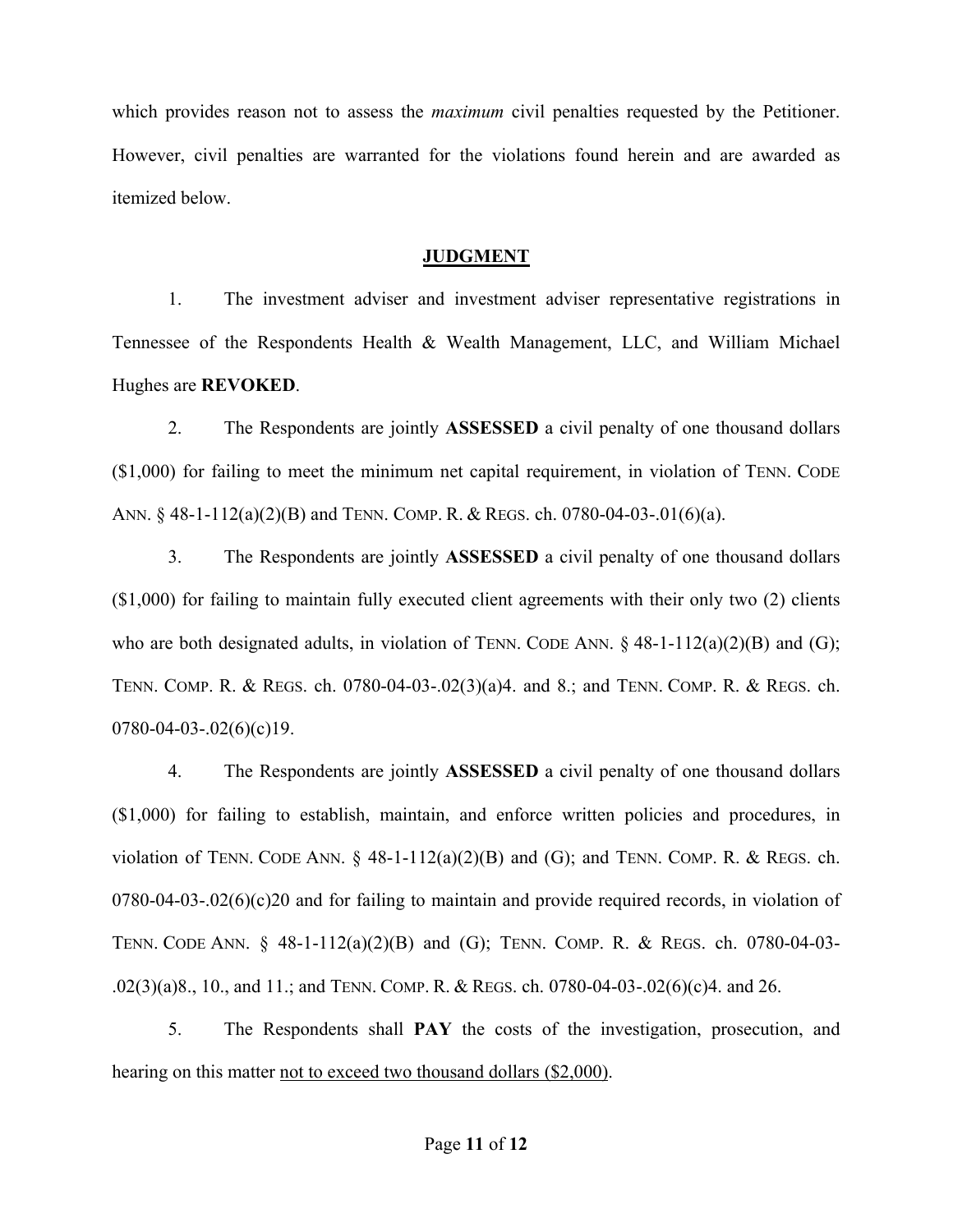6. This INITIAL ORDER imposing sanctions against the Respondents is entered to protect the public and investors in the State of Tennessee, consistent with the purposes fairly intended by the policy and provisions of the Law.

## It is so **ORDERED**.

This INITIAL ORDER entered and effective this the **13th day of December, 2021**.

**COLLIER ADMINISTRATIVE JUDGE MINISTRATIVE PROCEDURES DIVISION OFFICE OF THE SECRETARY OF STATE** 

Filed in the Administrative Procedures Division, Office of the Secretary of State, this the **13th day of December, 2021.**

**TOR ADMINISTRATIVE PROCEDURES DIVISION OFFICE OF THE SECRETARY OF STATE**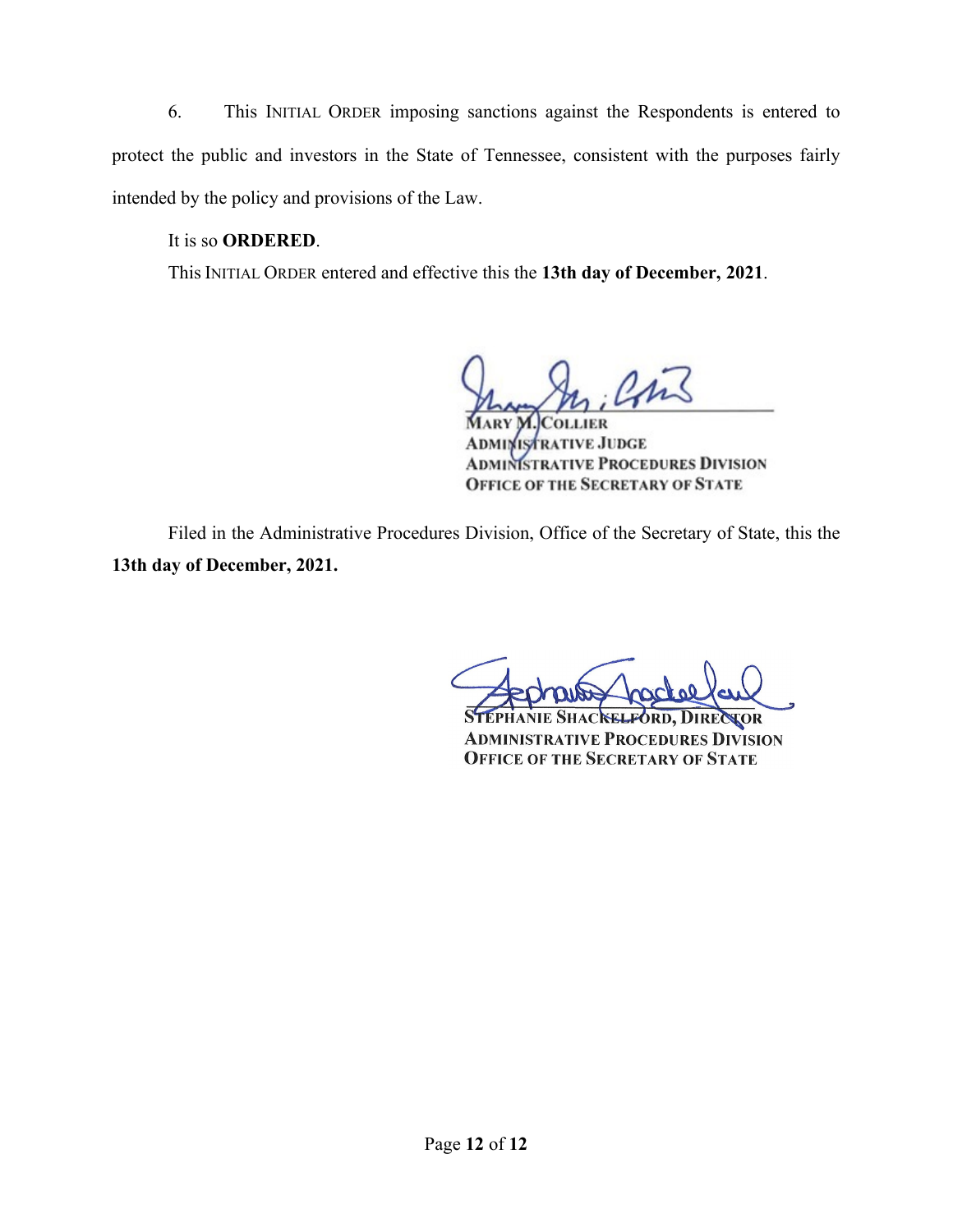# **IN THE MATTER OF: TENNESSEE DEPARTMENT OF COMMERCE AND INSURANCE V. WILLIAM MICHAEL HUGHES : HEALTH & WEALTH MANAGEMENT, LLC**

### **NOTICE OF APPEAL PROCEDURES**

#### **REVIEW OF INITIAL ORDER**

The Administrative Judge's decision in your case **BEFORE THE COMMISSIONER OF THE TENNESSEE DEPARTMENT OF COMMERCE AND INSURANCE** (**COMMISSIONER)**, called an Initial Order, was entered on **December 13, 2021.** The Initial Order is not a Final Order but shall become a Final Order unless:

1. **A Party Files a Petition for Reconsideration of the Initial Order:** You may ask the Administrative Judge to reconsider the decision by filing a Petition for Reconsideration with the Administrative Procedures Division (APD). A Petition for Reconsideration should include your name and the above APD case number and should state the specific reasons why you think the decision is incorrect. APD must **receive** your written Petition no later than 15 days after entry of the Initial Order, which is no later than **December 28, 2021**.A new 15 day period for the filing of an appeal to the **COMMISSIONER** (as set forth in paragraph (2), below) starts to run from the entry date of an order ruling on a Petition for Reconsideration, or from the twentieth day after filing of the Petition if no order is issued. Filing instructions are included at the end of this document.

The Administrative Judge has 20 days from receipt of your Petition to grant, deny, or take no action on your Petition for Reconsideration. If the Petition is granted, you will be notified about further proceedings, and the timeline for appealing (as discussed in paragraph (2), below) will be adjusted. If no action is taken within 20 days, the Petition is deemed denied. As discussed below, if the Petition is denied, you may file an Appeal, which must be **received** by APD no later than 15 days after the date of denial of the Petition. *See* TENN. CODE ANN. §§ 4-5-317 and 4-5-322.

- 2. **A Party Files an Appeal of the Initial Order:** You may appeal the decision to the **COMMISSIONER** by filing an Appeal of the Initial Order with APD.An Appeal of the Initial Order should include your name and the above APD case number and state that you want to appeal the decision to the **COMMISSIONER**, along with the specific reasons for your appeal. APD must **receive** your written Appeal no later than 15 days after the entry of the Initial Order, which is no later than **December 28, 2021**.The filing of a Petition for Reconsideration is not required before appealing. *See* TENN. CODE ANN. § 4-5-317.
- 3. **The COMMISSIONER decides to Review the Initial Order:** In addition, the **COMMISSIONER** may give written notice of the intent to review the Initial Order, within 15 days after the entry of the Initial Order.

If either of the actions set forth in paragraphs (2) or (3) above occurs prior to the Initial Order becoming a Final Order, there is no Final Order until the **COMMISSIONER** renders a Final Order.

If none of the actions in paragraphs (1), (2), or (3) above are taken, then the Initial Order will become a Final Order. **In that event, YOU WILL NOT RECEIVE FURTHER NOTICE OF THE INITIAL ORDER BECOMING A FINAL ORDER.**

#### **STAY**

In addition, you may file a Petition asking the Administrative Judge for a stay that will delay the effectiveness of the Initial Order. A Petition for Stay must be **received** by APD within 7 days of the date of entry of the Initial Order, which is no later than **December 20, 2021**. *See* TENN. CODE ANN. § 4-5-316. A reviewing court also may order a stay of the Final Order upon appropriate terms. *See* TENN. CODE ANN. §§ 4-5-322 and 4-5-317.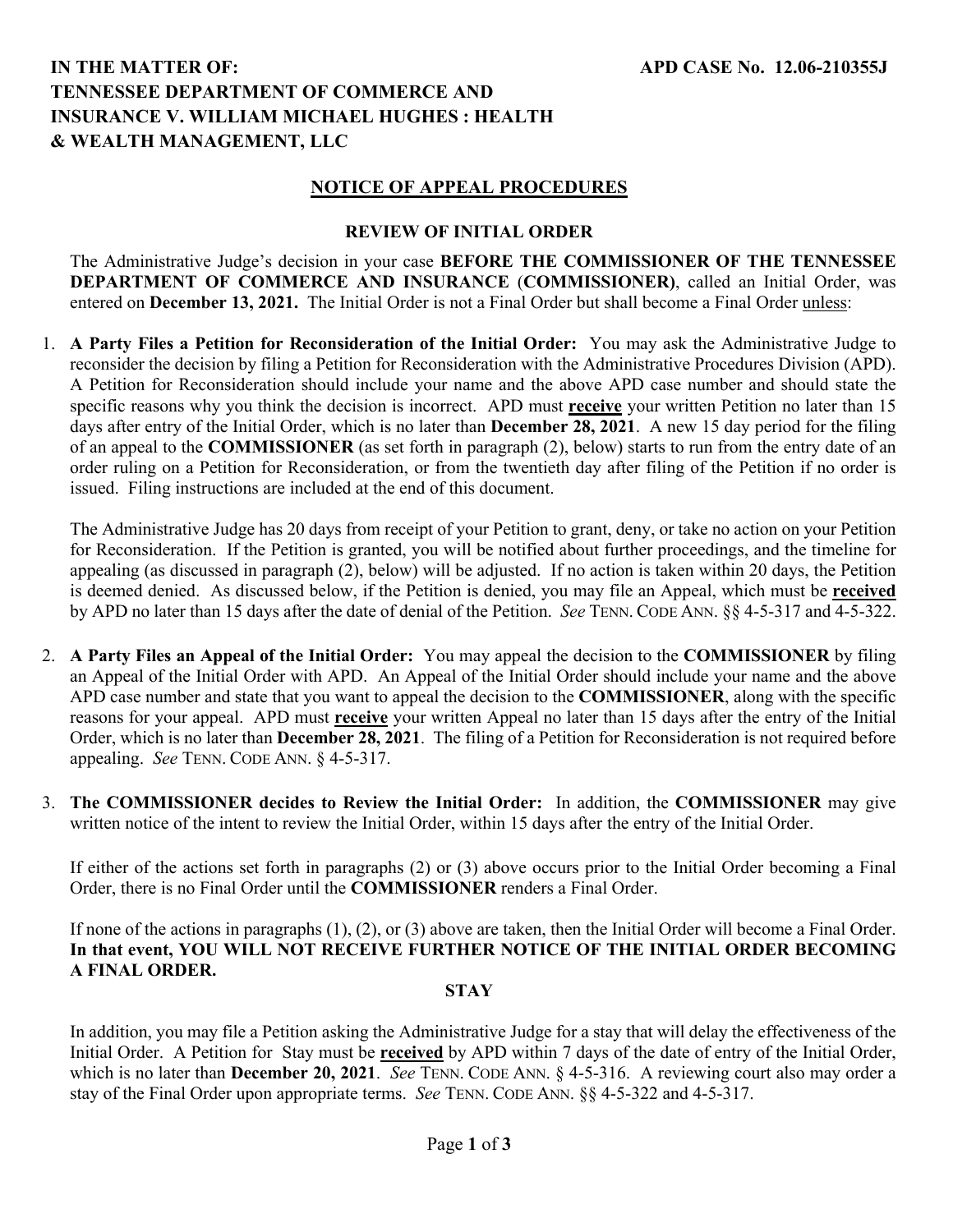# **IN THE MATTER OF: TENNESSEE DEPARTMENT OF COMMERCE AND INSURANCE V. WILLIAM MICHAEL HUGHES : HEALTH & WEALTH MANAGEMENT, LLC**

## **NOTICE OF APPEAL PROCEDURES**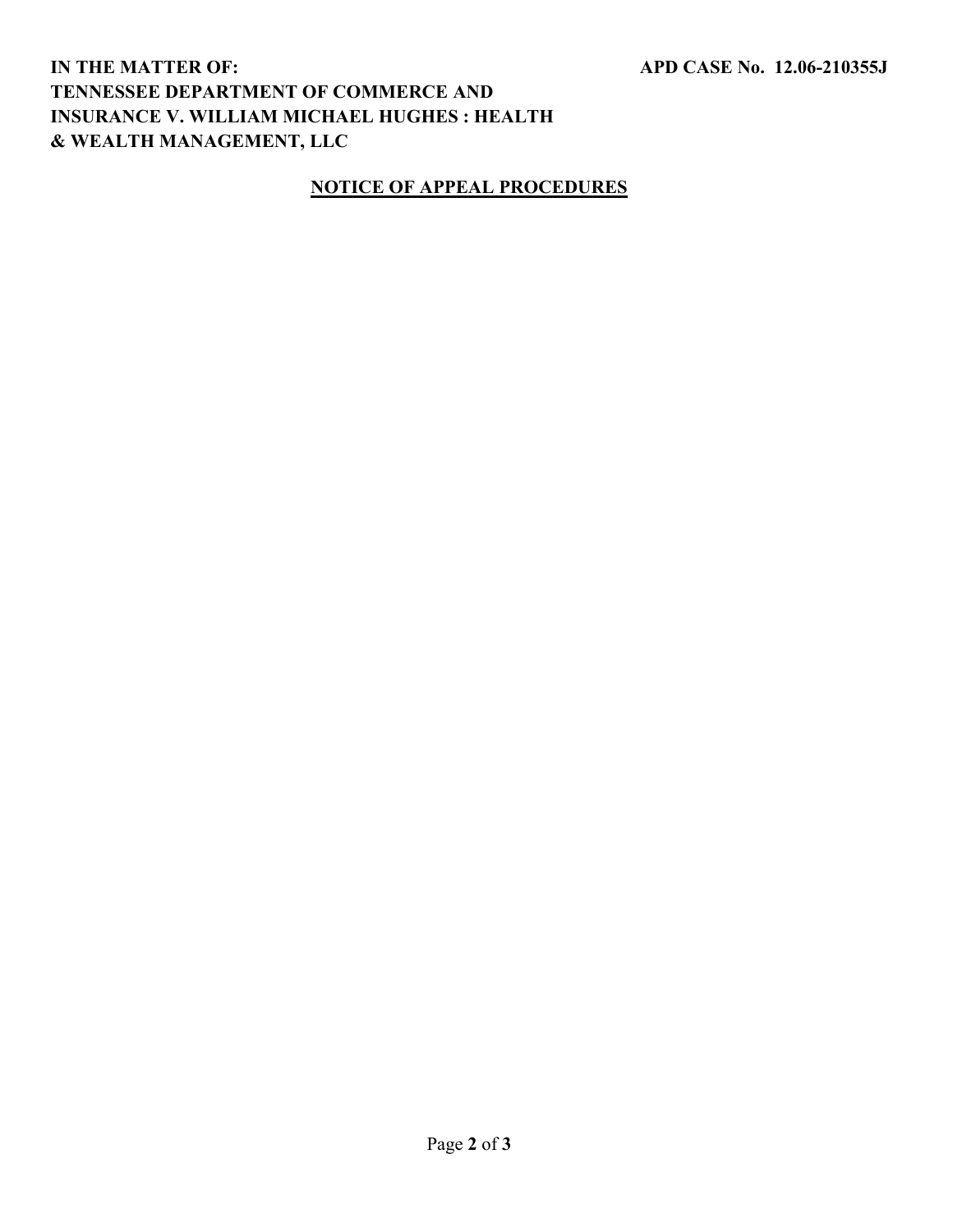# **IN THE MATTER OF: TENNESSEE DEPARTMENT OF COMMERCE AND INSURANCE V. WILLIAM MICHAEL HUGHES : HEALTH & WEALTH MANAGEMENT, LLC**

### **NOTICE OF APPEAL PROCEDURES**

### **REVIEW OF A FINAL ORDER**

When an Initial Order becomes a Final Order, a person who is aggrieved by a Final Order in a contested case may seek judicial review of the Final Order by filing a Petition for Review "in the Chancery Court nearest to the place of residence of the person contesting the agency action or alternatively, at the person's discretion, in the chancery court nearest to the place where the cause of action arose, or in the Chancery Court of Davidson County," within 60 days of the date the Initial Order becomes a Final Order. *See* TENN. CODE ANN. § 4-5-322. The filing of a Petition for Reconsideration is not required before appealing. *See* TENN. CODE ANN. § 4-5-317.

### **FILING**

Documents should be filed with the Administrative Procedures Division by email *or* fax:

Email: [APD.Filings@tn.gov](mailto:APD.Filings@tn.gov)

Fax: 615-741-4472

In the event you do not have access to email or fax, you may mail or deliver documents to:

Secretary of State Administrative Procedures Division William R. Snodgrass Tower 312 Rosa L. Parks Avenue, 8<sup>th</sup> Floor Nashville, TN 37243-1102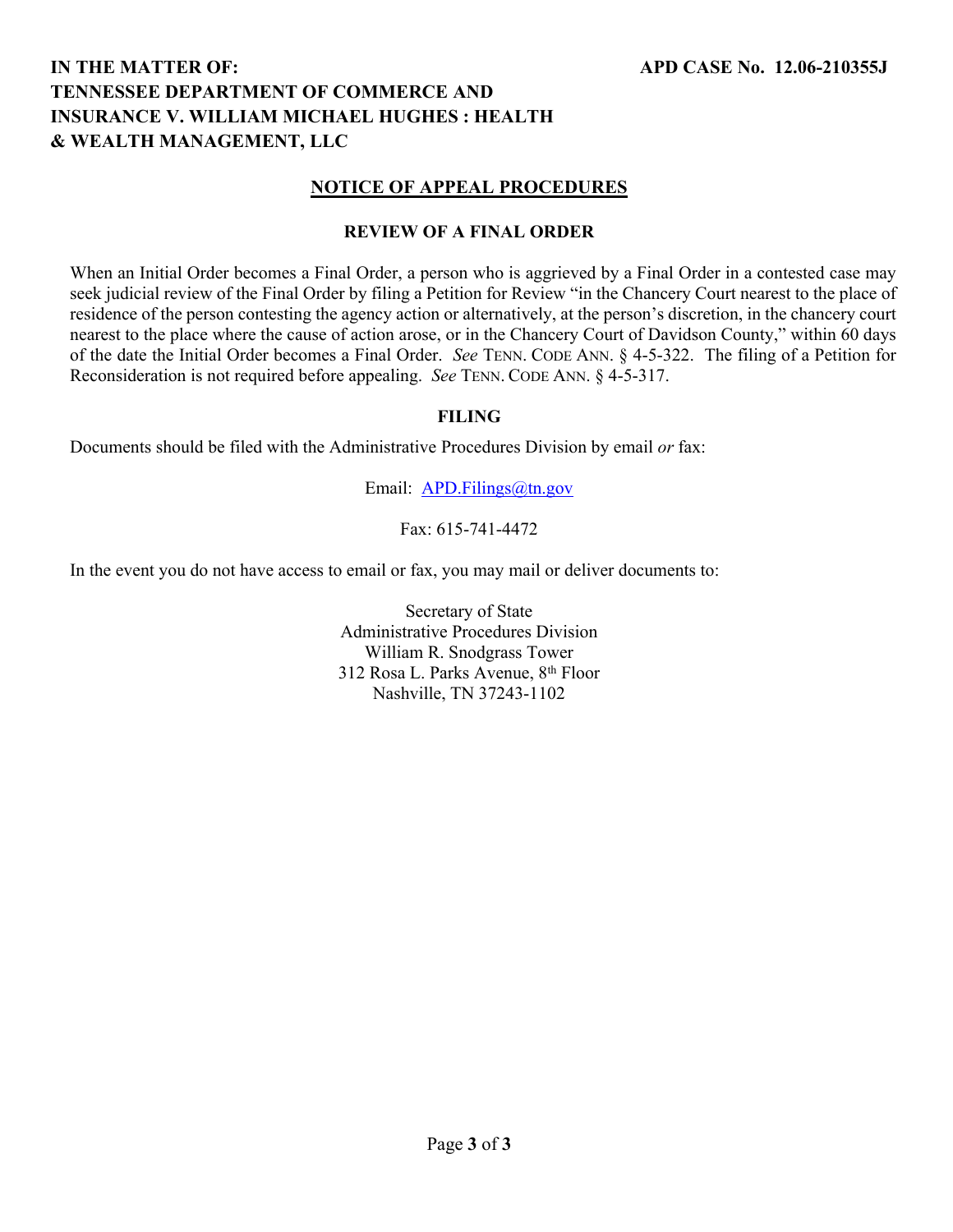

# **State of Tennessee Department of State**

Administrative Procedures Division 312 Rosa L. Parks Avenue 8 th Floor, William R. Snodgrass Tower Nashville, Tennessee 37243-1102 Phone: (615) 741-7008/Fax: (615) 741-4472

### **January 13, 2022**

Vishan Ramcharan, Esq. Tennessee Department of Commerce and Insurance General Civil - Legal Division 500 James Robertson Parkway, 5th Floor Nashville, TN 37243

G. Kline Preston, Esq. Kline Preston Law Group Belle Meade Office Park 4515 Harding Pike, Suite 107 Nashville, TN 37205

William H. Leslie, Esq. Tennessee Department of Commerce and Insurance General Civil - Legal Division 500 James Robertson Parkway, 5th Floor Nashville, TN 37243

## **RE: TENNESSEE DEPARTMENT OF COMMERCE AND INSURANCE V. WILLIAM MICHAEL HUGHES : HEALTH & WEALTH MANAGEMENT, LLC, APD Case No. 12.06-210355J**

Enclosed is an *Order,* with an accompanying *Notice of Appeal Procedures*, rendered in this case.

Administrative Procedures Division Tennessee Department of State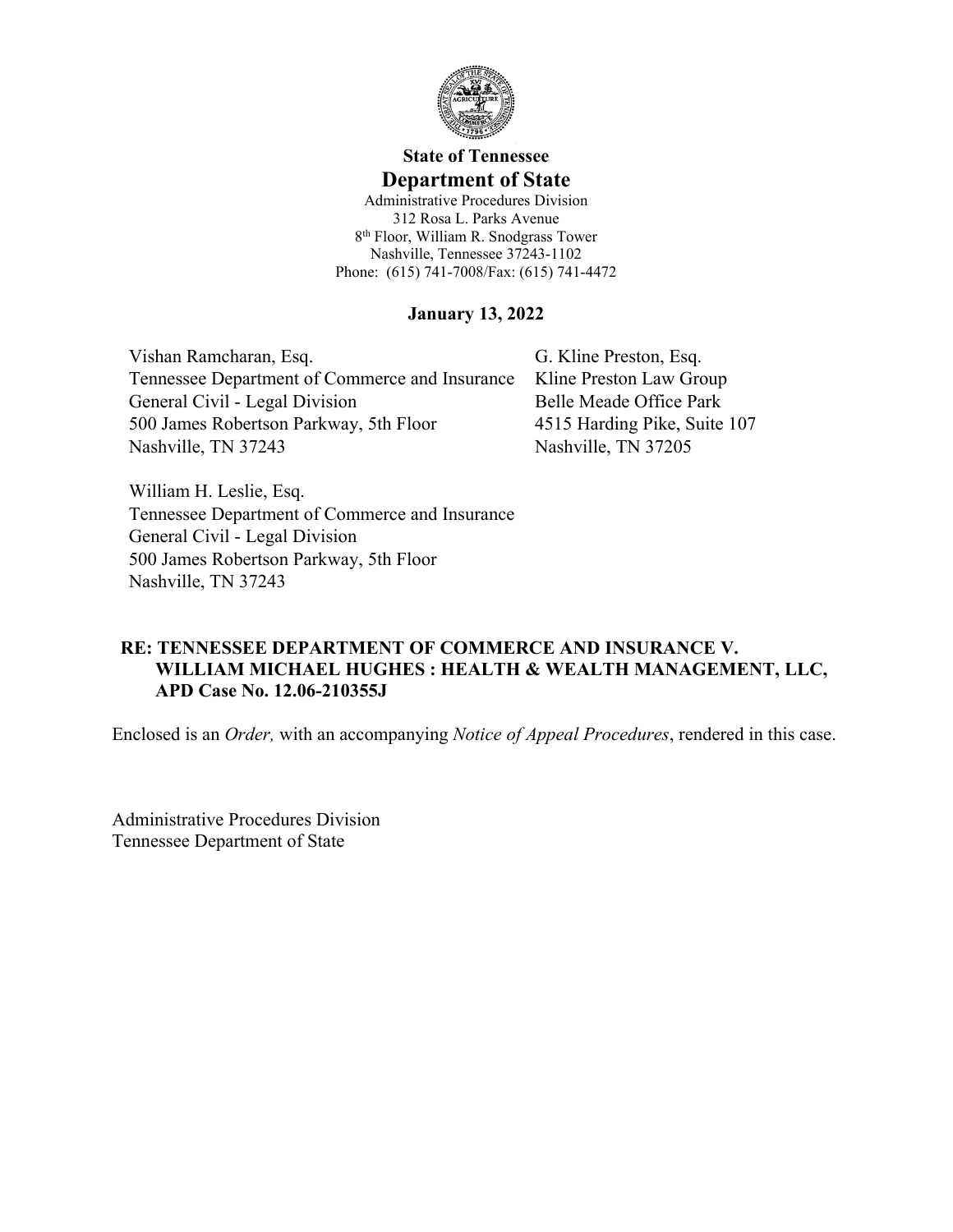### **APD CASE No. 12.06-210355J**

# **IN THE MATTER OF: TENNESSEE DEPARTMENT OF COMMERCE AND INSURANCE V. WILLIAM MICHAEL HUGHES : HEALTH & WEALTH MANAGEMENT, LLC**

### **NOTICE OF APPEAL PROCEDURES**

The Administrative Judge's Order Denying Petition for Reconsideration of the Initial Order was entered on **January 6, 2022.** Pursuant to TENN. CODE ANN. § 4-5-315, the Initial Order shall become a Final Order unless:

- 1. A party files a written Appeal of the Initial Order with the Administrative Procedures Division (APD) no later than **January 21, 2022.**
- 2. The agency gives written Notice of its Intent to Review the Initial Order no later than **January 21, 2022.**

If you wish to file an Appeal of the Initial Order, such a written appeal must be filed with APD as indicated below. If one party has already filed an Appeal of the Initial Order, the other party may also file its own Appeal of the Initial Order.

If an Appeal of an Initial Order has already been filed, the record of the case will be transmitted

to the agency for review and disposition of the Appeal, pursuant to TENN. CODE ANN. § 4-5-315.

#### **FILING**

Documents should be filed with the Administrative Procedures Division by email *or* fax:

Email: [APD.Filings@tn.gov](mailto:APD.Filings@tn.gov)

Fax: 615-741-4472

In the event you do not have access to email or fax, you may mail or deliver documents to:

Secretary of State Administrative Procedures Division William R. Snodgrass Tower 312 Rosa L. Parks Avenue, 8<sup>th</sup> Floor Nashville, TN 37243-1102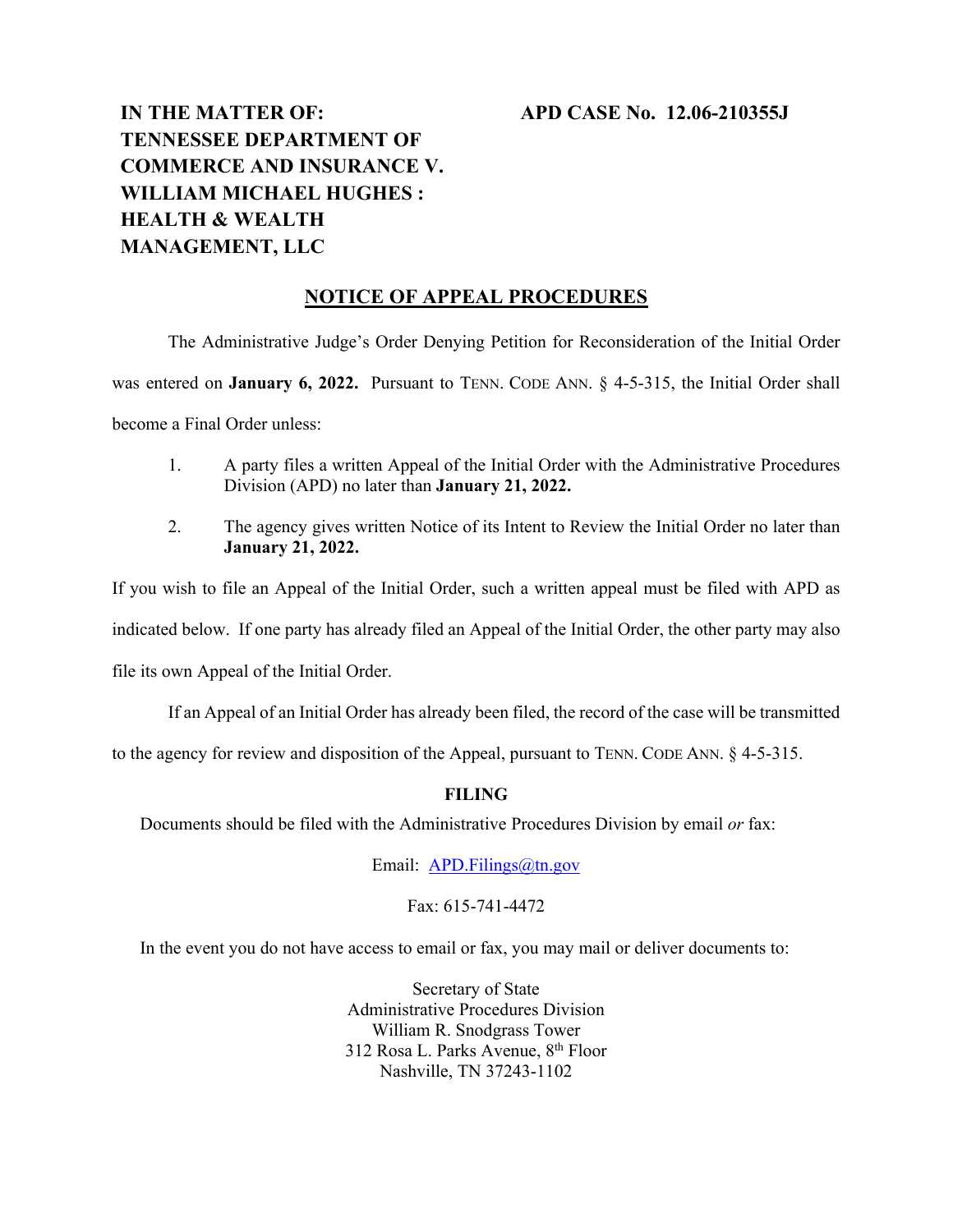### **BEFORE THE COMMISSIONER OF THE TENNESSEE DEPARTMENT OF COMMERCE AND INSURANCE**

**IN THE MATTER OF:** 

### **TENNESSEE DEPARTMENT OF COMMERCE AND INSURANCE,** *Petitioner,*

*v.*

**APD Case No. 12.06-210355J**

### **HEALTH & WEALTH MANAGEMENT, LLC,** *and* **WILLIAM MICHAEL HUGHES,** *Respondents.*

#### **ORDER DENYING PETITION FOR RECONSIDERATION OF INITIAL ORDER**

Following a contested case hearing, an INITIAL ORDER was entered on December 13, 2021, finding that the Petitioner, the Tennessee Department of Commerce and Insurance, met its burden of proof by a preponderance of the evidence. On December 28, 2021, the Respondents filed a timely PETITION FOR RECONSIDERATION OF THE INITIAL ORDER, pursuant to TENN. CODE ANN. § 4-5-317. On January 6, 2022, the Petitioner filed a response.

Pursuant to TENN. CODE ANN. § 4-5-317(a), a petition for reconsideration must state the specific grounds upon which relief is requested. In the PETITION FOR RECONSIDERATION OF THE INITIAL ORDER, the Respondents have failed to state sufficient grounds to overturn the findings and conclusions contained in the INITIAL ORDER.

The Respondents first ask for a new hearing because they have now hired an attorney to represent them in this contested case proceeding. By ORDERS issued on February 17, 2021, and April 9, 2021, the Respondents were notified of the right to retain legal counsel in this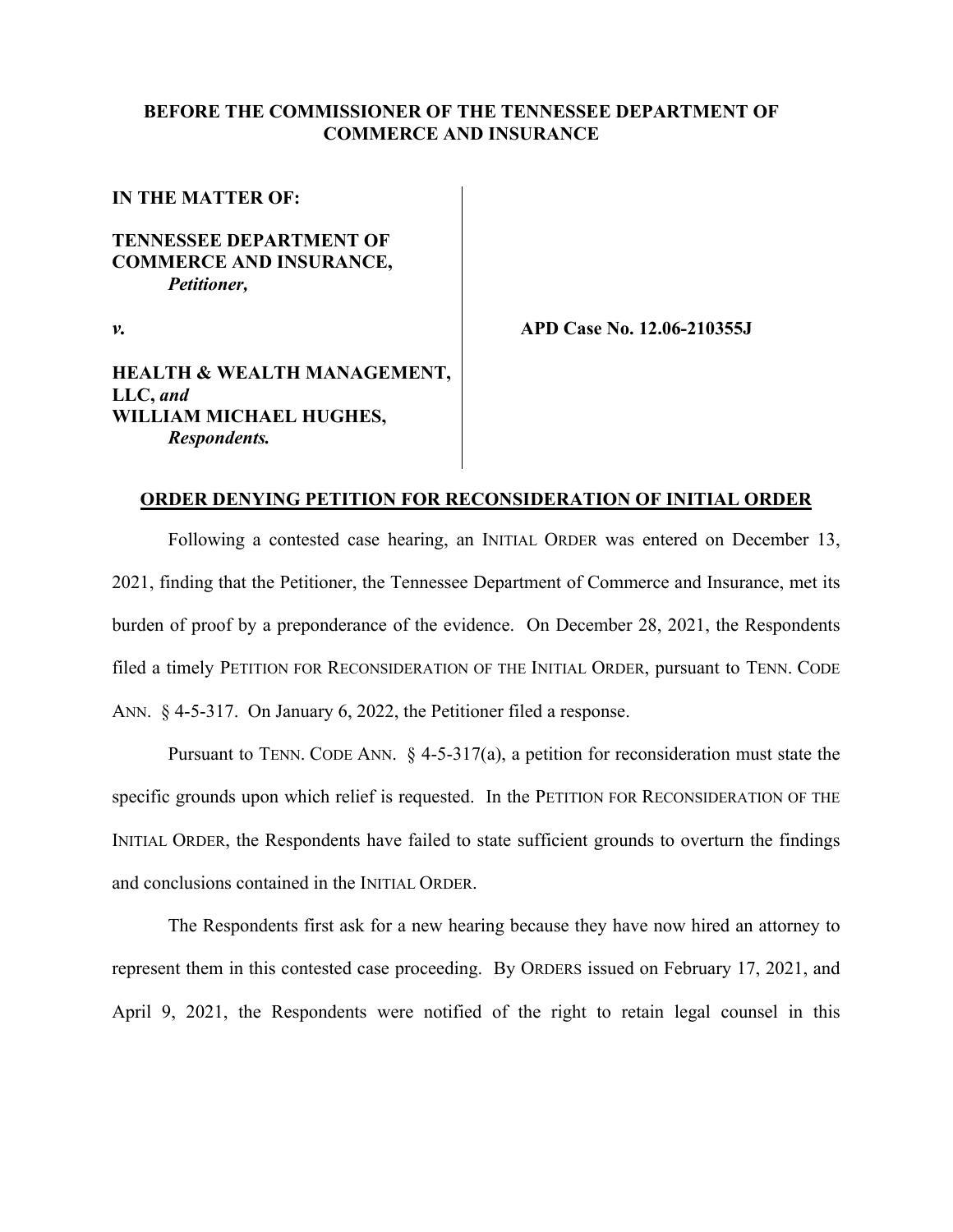administrative proceeding.<sup>1</sup> The fact that the Respondents waited until after the hearing and after the INITIAL ORDER was issued to retain legal counsel does not set forth grounds to grant the petition for reconsideration.

In addition, the Respondents argue that a copy of a check that was improperly submitted after the hearing constitutes evidence sufficient to reconsider the INITIAL ORDER. As noted in footnote 2 of the INITIAL ORDER, "because the evidentiary proof in this matter was closed on July 1, 2021, and Respondent Hughes did not file a motion to reopen the proof in this case, [the Respondent's September 3, 2021,] email and the attached copy of a check will NOT be considered as evidence in this case." The Respondents set forth no reason to overturn the exclusion of this emailed copy of a check that was not provided until long after the proof in this matter was closed and was not sent to the Petitioner's counsel by Mr. Hughes. In addition, the Respondents' PETITION FOR RECONSIDERATION OF THE INITIAL ORDER fails to set forth an evidentiary basis to demonstrate why, even if the emailed check had been timely submitted evidence, this check would establish that the Respondents had maintained the fifteen thousand dollar (\$15,000) minimum net capital requirement required by TENN. CODE ANN. § 48-1- 112(a)(2)(B) and TENN. COMP. R. & REGS. ch. 0780-04-03-.01(6)(a).

The Respondents also argue that fully-executed agreements are contained in the Record of this matter. However, no citation to the Record is made in support of this contention. In contrast, the agreements that were submitted into evidence as HEARING EX. 9 during the hearing are not fully-executed agreements.

<sup>&</sup>lt;sup>1</sup> In addition, both the NOTICE OF HEARING filed by the Petitioner on January 26, 2021, and the AMENDED NOTICE OF HEARING filed by the Petitioner on January 27, 2021, informed the Respondents of the right to be represented by an attorney.